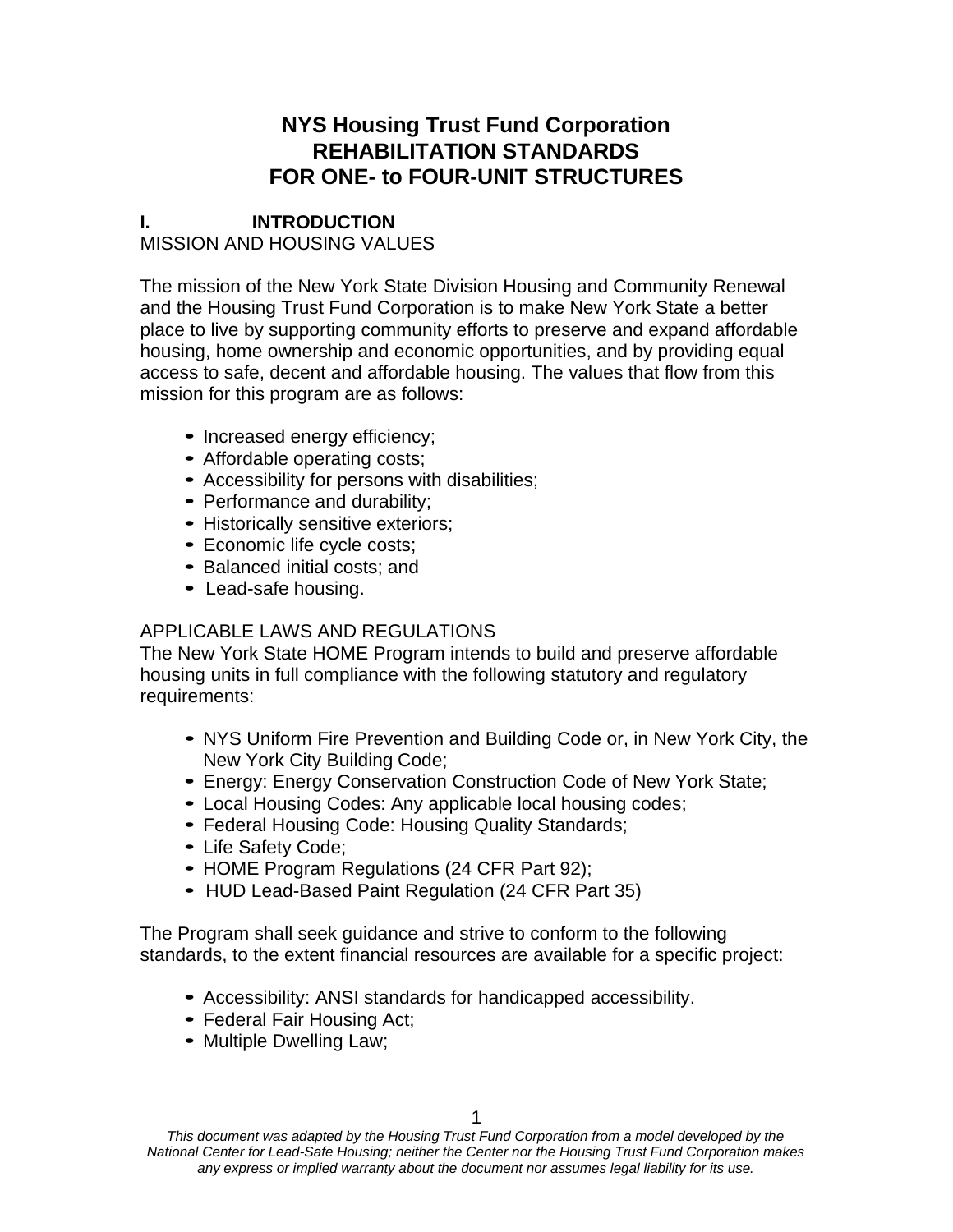- New York State Labor Law, Industrial Code Rule 56;
- Federal Fair Housing Act;
- Section 504 of the Rehabilitation Act of 1973 (applies to certain projects funded with HOME funds) and;

• Federal Labor Standards regulatory requirements (Davis-Bacon Related Acts).

• Exceptions: On a case-by-case basis deviations from the minimum requirements of this standard will be permitted with approval of the Housing Trust Fund Corporation.

## **II. SITE IMPROVEMENTS**

SOIL TREATMENTS FOR LEAD HAZARDS

Repair Standard: Interim standards B 1 year B will require monitoring to ensure continued effective control methods. Replacement B 20 years.

Play Areas: Bare soil play areas frequented by children under the age of six years shall be tested for lead content. Any bare soil over 400  $\log/g$  of lead in lead shall be covered with a reinforced landscape cloth and impermanent surface covering e.g. gravel, bark, sod, or artificial turf containing not more than 200  $\mathbb{E}q/q$ of lead. Loose impermanent covering such as bark or gravel shall be applied in a thickness of not less than 6 inches.

Other Bare Soil: Bare soil outside of play areas shall be tested for lead content. Bare soil over 2000  $\mathbb{F}q/q$  of lead in lead and totaling more than 9 square feet per property shall be covered with a reinforced landscape cloth or other impermanent surface covering containing not more than 200  $\text{Eq/q}$  of lead, an interim control measure which prevents children=s access to the bare soil. Soil lead levels above 5000  $\mathbb{Z}q/q$  of lead require abatement.

## TREES

Repair Standard: Minimum Life: NA

Trees that are too close to the structure or threaten the structure shall be trimmed or removed. Otherwise, shade trees shall be preserved whenever possible.

Replacement Standard: NA

### LANDSCAPING

In general, landscaping is not permitted. Where soil is disturbed for installation of water and sewer, or to remove unneeded sidewalks or outbuildings, plantings or grass seed shall be provided to cover bare soil.

OUTBUILDINGS Repair Standard: Minimum Life: I year

2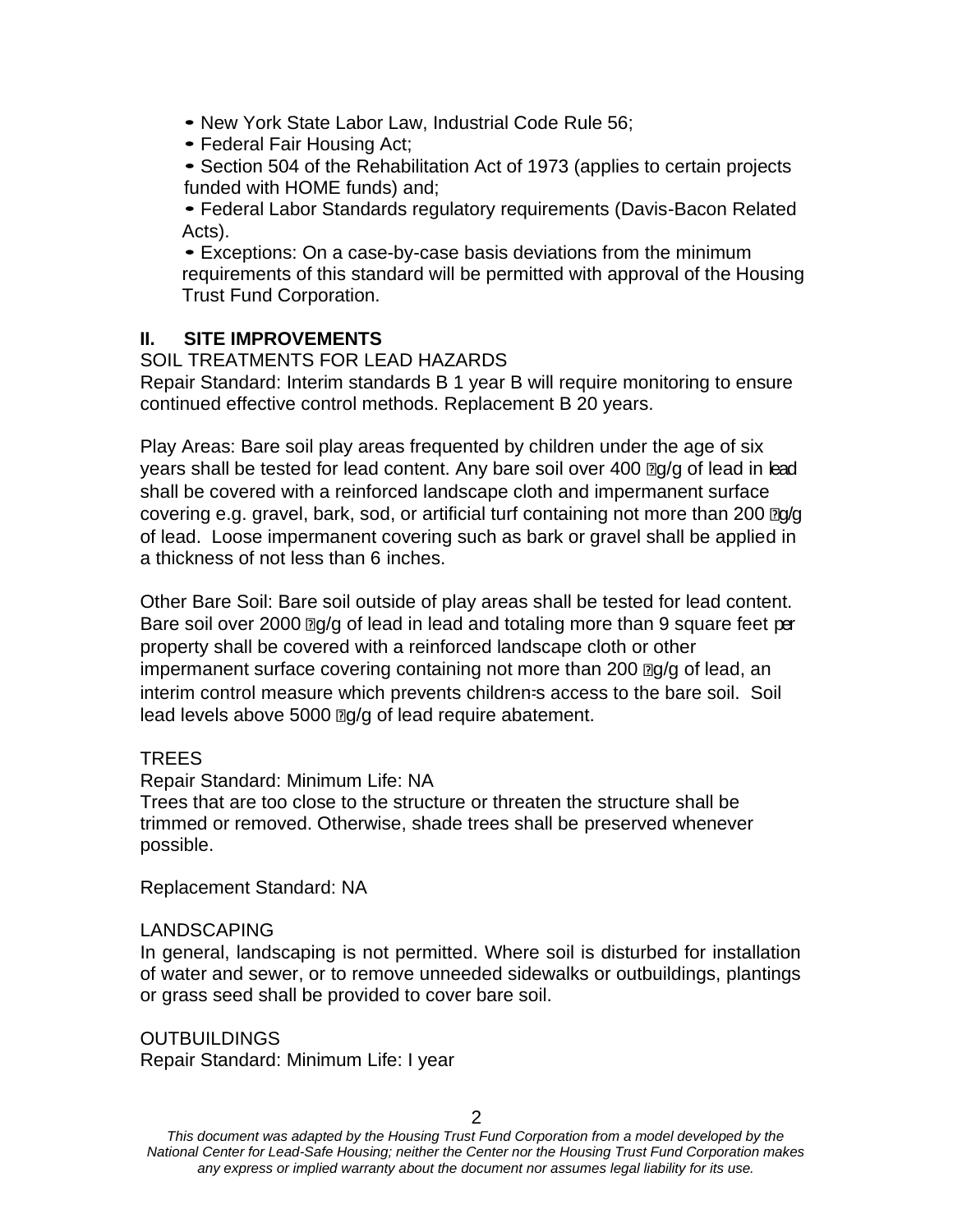Unsafe and blighted structures, including outbuildings, sheds, garages and barns, will be removed if it is not financially feasible to complete the repairs required to make them structurally sound and leak free with lead hazards stabilized.

Replacement Standard: NA No replacement of outbuildings is allowed.

### PAVING AND WALKS

Repair Standard: Minimum Life: 5 years Badly deteriorated, essential paving, such as front sidewalks, will be repaired to match. Non-essential deteriorated paving such as sidewalks that are unnecessary, will be removed and appropriately landscaped.

Replacement Standard: Essential walks and drives shall be replaced with concrete.

#### **III. EXTERIOR SURFACES**

EXTERIOR LEAD HAZARDS Repair Standard: All exterior paint shall be stabilized using lead-safe practices

Replacement Standard:

Leaded components shall be replaced or the paint removed to create a lead-free exterior.

#### EXTERIOR STEPS AND DECKS

Repair Standard: Minimum Life: 5 years Steps, stairways, and porch decks will be structurally sound, reasonably level, with smooth and even surfaces.

#### Replacement Standard: 20 years

New steps and stairways shall be constructed of preservative treated lumber in conformance with local code, or of masonry. Porch decks shall be replaced with tongue and groove pine.

#### EXTERIOR RAILINGS

Repair Standard: Minimum Life: 5 Years

Handrails will be present on one side of all interior and exterior steps or stairways with more than two risers, and around porches or platforms over 30% above ground level. Railing repairs will be historically sensitive.

Replacement Standard: Minimum Life: 10 Years Railings shall be wrought iron or preservative treated lumber.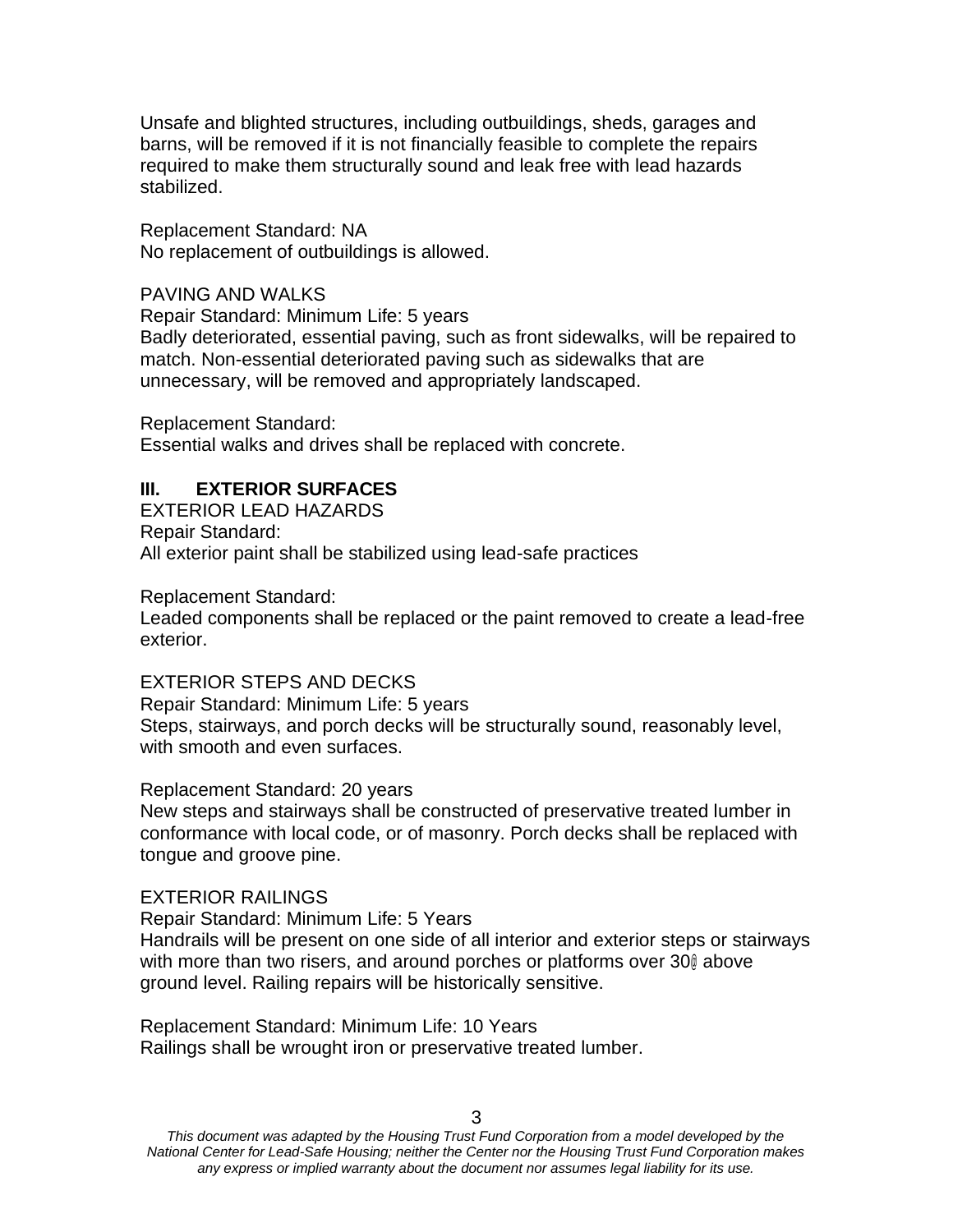### EXTERIOR CLADDING

Repair Standard: Minimum Life: 10 Years

Siding and trim will be intact and weatherproof. All exterior wood components will have a minimum of two continuous coats of paint, and no exterior painted surface will have any deteriorated paint.

#### Replacement Standard: Minimum Life: 20 Years

Historically sensitive vinyl siding over house wrap, or replacement of original materials with like materials, where cost-effective.

### EXTERIOR PORCHES

Repair Standard: Minimum Life: 10 Years Unsafe or unsightly porches will be repaired to conform closely to historically accurate porches in the neighborhood. Porch repairs will be structurally sound, with smooth and even decking surfaces.

#### Replacement Standard: Minimum Life: 10 Years

Deteriorated wood porches shall be rebuilt with preservative treated structural lumber and tongue and groove pine decks. Masonry elements shall be rebuilt with masonry.

EXTERIOR HARDWARE Repair Standard: NA Minimum Life: 10 Years

Replacement Standard:

Every dwelling unit will have a mailbox, or mail slot, and minimum 3@ high address numbers at the front door.

## **IV. FOUNDATIONS AND STRUCTURE**

FOUNDATIONS Repair Standard: Minimum Life:  $20\square$ Years Foundations will be sound, reasonably level, and free from movement.

Replacement Standard: Must meet building code.

### STRUCTURAL WALLS

Repair Standard: Minimum Life: 15 Years

Structural framing and masonry shall be free from visible deterioration. rot, or serious termite damage. be adequately size for current loads. Prior to rehab, all sagging floor joists or rafters will be visually inspected. and significant structural damage and its cause will be corrected.

Replacement Standard: Must meet building code.

**FIREWALLS** Repair Standard: Minimum Life: 5 Years

4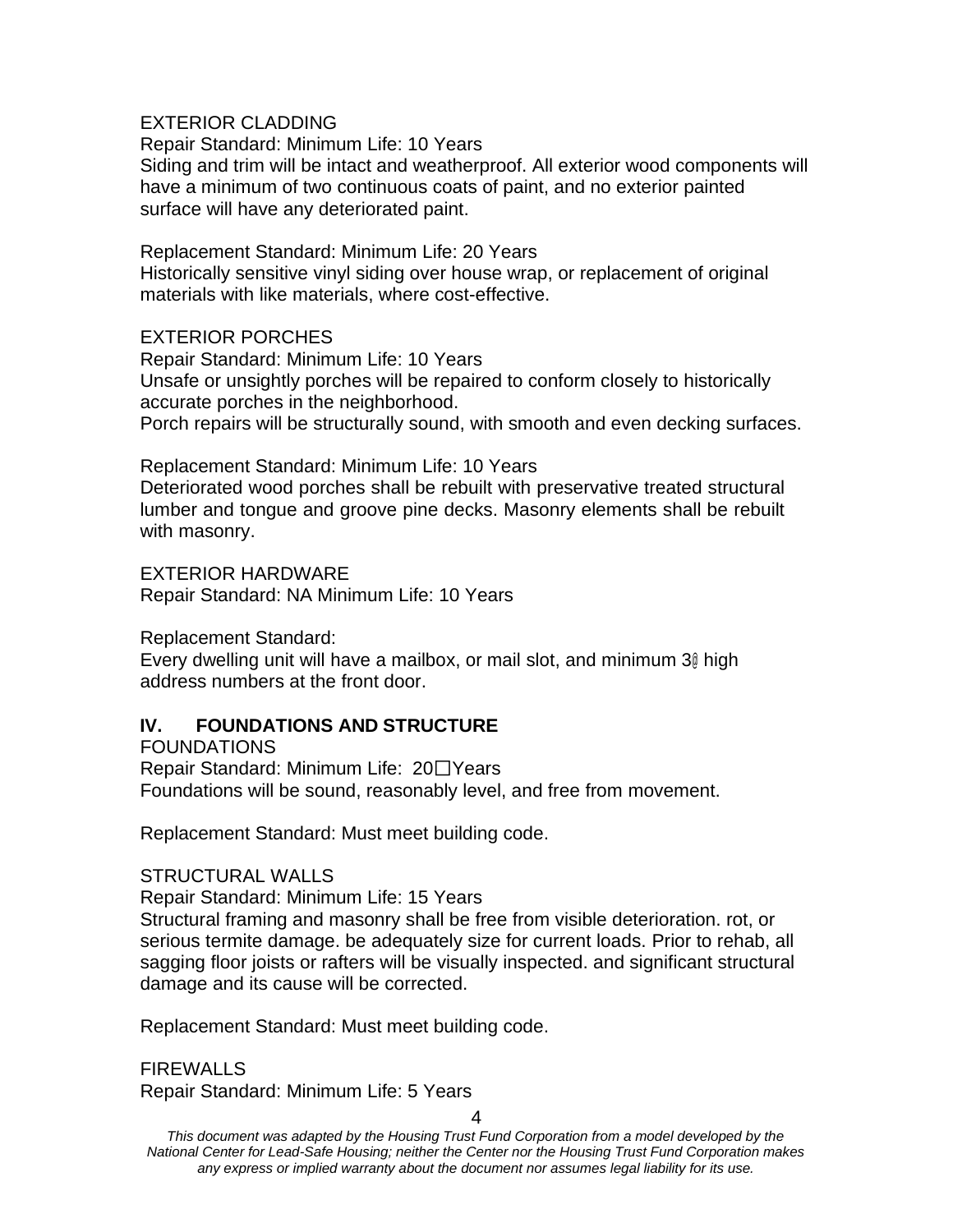Party walls shall be maintained without cracks and plaster deterioration and covered with 5/8@ type X gypsum, glued and screwed to studs.

Replacement Standard Minimum Life: 10 Years

### **V. WINDOWS AND DOORS**

EXTERIOR DOORS

Repair Standard: Minimum Life: 10 Years Doors shall be solid, weather stripped, operate smoothly, and include a peep site, a dead bolt, and an entrance lock set.

Replacement Standard: Minimum Life: 10 Years

All replacement doors at the front of the property will be historically sensitive and Energy-Star rated. Steel six- panel doors may be installed at entrances not visible from the front street. Dead-bolt locks will be installed on all doors.

**WINDOWS** 

Repair Standard: Minimum Life: 10 Years

All single glazed windows shall be replaced with Energy-Star rated windows Operable windows shall have a locking device and mechanism to remain partially open.

Dilapidated lead-containing windows should be replaced whenever the budget allows.

Replacement Standard:

Double-glazed, double or single hung. PVC, low E, one over one, with historically sensitive snap-in grids and a minimum R-value of 2. (Energy Star )

WINDOW REPLACEMENT Repair Standard: NA

Replacement Standard: Minimum Life: 20 Years All windows must be replaced with Energy-Star rated windows. Bedrooms, kitchens and baths shall have one operable window with a screen.

INTERIOR DOORS/PLACEMENT Repair Standard: Minimum Life: 10 Years All bedrooms, baths and closets shall have well-operating doors.

Replacement Standard: Minimum Life: 10 Years Hollow core, pressed wood product with brass plated bedroom lockset.

### **VI. ROOFING**

PITCHED ROOFS Repair Standard: Minimum Life: 10 Years

5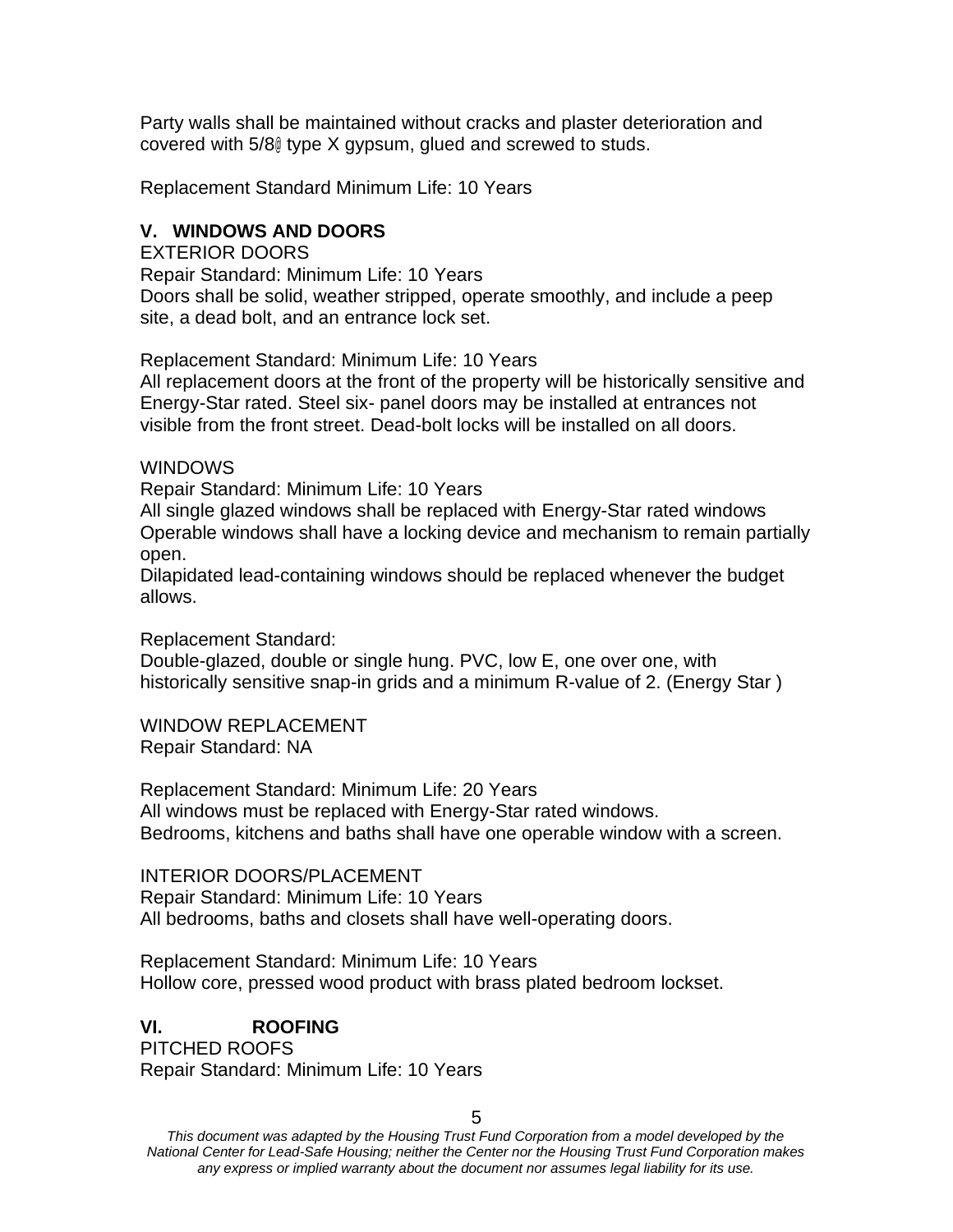Missing and leaking shingles and flashing shall be repaired on otherwise functional roofs. Slate roofs shall be repaired when at all possible. Antennae shall be removed.

Replacement Standard: Minimum Life: 25 Years Fiberglass asphalt, three-tab, class A shingles, weighing at least 200 and up to 240 lbs. with a pro-rated 25 year warranty with continuous ridge vent. Energy-Star rated wherever feasible.

FLAT AND LOW SLOPE ROOFING Repair Standard: Minimum Life: 10 Years Built-up roofing. flashing and accessories shall be repaired wherever a 5-year leak free warranty is available from a certified roofing company.

Replacement Standard: Minimum Life: 20 Years Fully adhered EPDM over 1/2@ insulation board.

#### **VII. INSULATION AND VENTILATION**

**INSULATION** Repair Standard: NA

Replacement Standard: Minimum Life: 15 Years

Attic areas and crawl space will be insulated. The goal for attic insulation is R-49, and for crawl spaces R-19. Frame walls will be insulated with fiberglass batts if the wall finish is removed, and with high density cellulose otherwise. Plastic vapor barriers will be placed over bare soil in crawl spaces.

ATTIC VENTILATION Repair Standard: NA

Replacement Standard: Minimum life: 20 Years Attics will be ventilated with a minimum of 1 square foot of free vent for each 300 square feet of roof area.

KITCHEN VENTILATION Repair Standard: NA

Replacement Standard: Minimum Life: 5 Years Range hoods or exhaust fans shall be exterior ducted.

BATH VENTILATION Repair Standard: NA

Replacement Standard: Minimum Life: 5 Years Exterior ducted 70 CFM. 20 somes with separate switch in all full baths.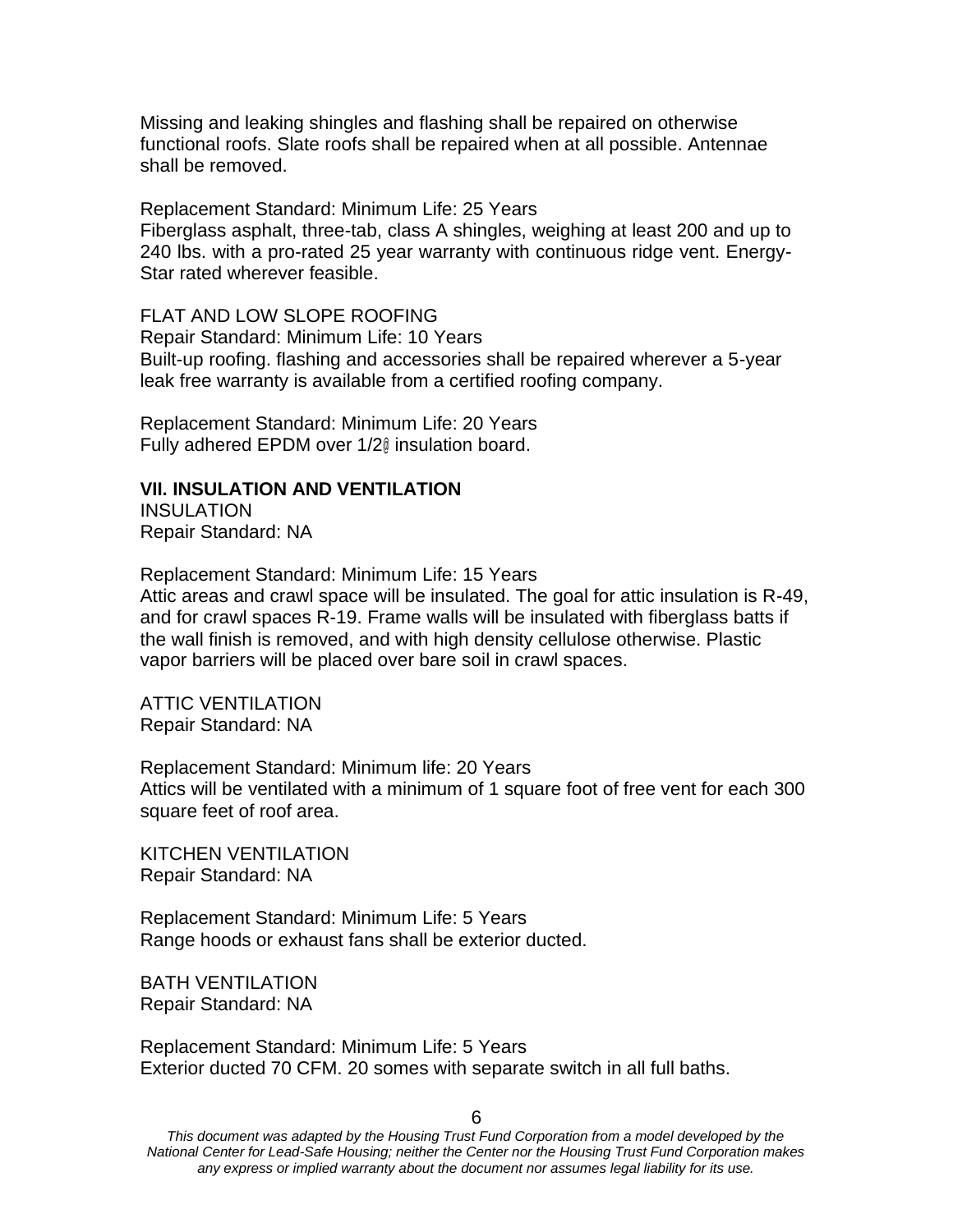### **VIII. INTERIOR STANDARDS**

### LEAD-CONTAINING COMPONENTS

Repair Standard

Deteriorated lead-based paint on walls, trim, doors, and cabinets must be stabilized using lead-safe work practices. Or, a liquid encapsulant can be applied on components when the surface is deemed suitable for such coatings.

Replacement Standard: At the owner=s request, when funding is sufficient, leadcontaining walls, trim, doors and cabinets identified during a lead-paint inspection can be replaced or enclosed as appropriate.

### FLOORING

Repair Standard: Minimum Life: 3 Years

Bathroom and kitchen floors shall be rendered smooth and cleanable using polyurethane or by being covered with water-resistant vinyl flooring or ceramic tile. Damaged wood floors will be repaired. Basement floors shall be continuous concrete.

Replacement Standard: Minimum Life: 6 Years

Baths shall receive vinyl sheet goods over plywood underlayment. Kitchens shall be vinyl composition tile or ceramic tile over plywood underlayment. New basement slabs shall be at least 3@ thick and a 6-mil vapor barrier.

CLOSETS

Repair Standard: Minimum Life: 5 Years All bedrooms shall have closets with a door, clothes rod, and shelf.

Replacement Standard: Minimum Life: 15 Years All bedrooms shall have 4= long by 2= wide closets with bi-fold door and wire shelf.

### INTERIOR WALLS AND CEILINGS

Repair Standard: Minimum Life: 5 Years All holes and cracks shall be repaired to create a continuous surface and any deteriorated paint should be stabilized using lead-safe measures.

Replacement Standard: Minimum Life: 10 Years Walls shall be plumb, ceiling level with a smooth finish on at least 1/20 gypsum. Additional Reference: American Gypsum Association

#### HAZARDOUS MATERIALS

Repair Standard: Minimum Life: NA

Asbestos, lead paint, and other hazards, when identified, shall be addressed in conformance with applicable local, state, and federal laws. Rehabilitated

7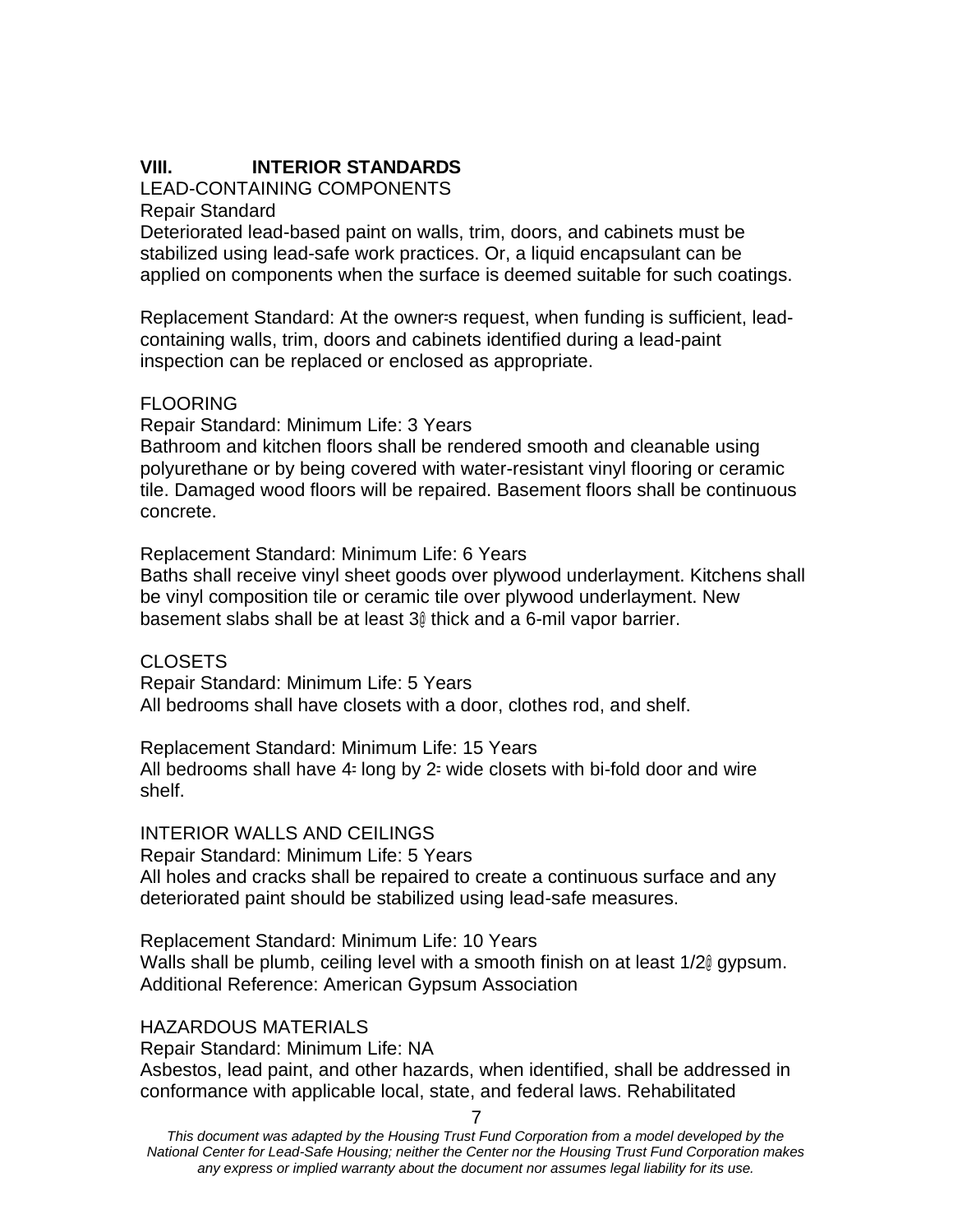properties shall be cleaned to pass a lead dust clearance test to the levels prescribed by HUD regulations.

## **Mold containing components**

The New York State Department of Labor released new Mold licensing requirements effective January 1, 2016. The licensing requirement affects mold projects (remediation, assessment, or abatement) of areas greater than ten square feet undertaken for the purpose of mold remediation or abatement. The requirement does not include routine cleaning or construction, maintenance, repair or demolition of buildings, structures or fixtures undertaken for purposes other than mold remediation, assessment or abatement.

Mold, when identified by a Local Program Administrator (LPA), should be assessed by a licensed Mold Professional. Although home inspectors can reference the appearance of mold in a home inspection report, they cannot assess mold presence, abate, or remove mold.

### **Exemptions**

The following persons/entities are not required to obtain a license in order to perform mold assessment, remediation, or abatement:

- A residential property owner who performs mold inspection, assessment, remediation, or abatement on his or her own property;
- A non-residential property owner, or the employee of such owner, who performs mold assessment, remediation, or abatement on an apartment building owned by that person where the property has four or less dwelling units;
- An owner or a managing agent or a full-time employee of an owner or managing agent who performs mold assessment, remediation, or abatement on commercial property or a residential apartment building of more than four dwelling units owned by the owner. This exemption will not apply if the managing agent or employee engages in the business of performing mold assessment, remediation, or abatement for the public; and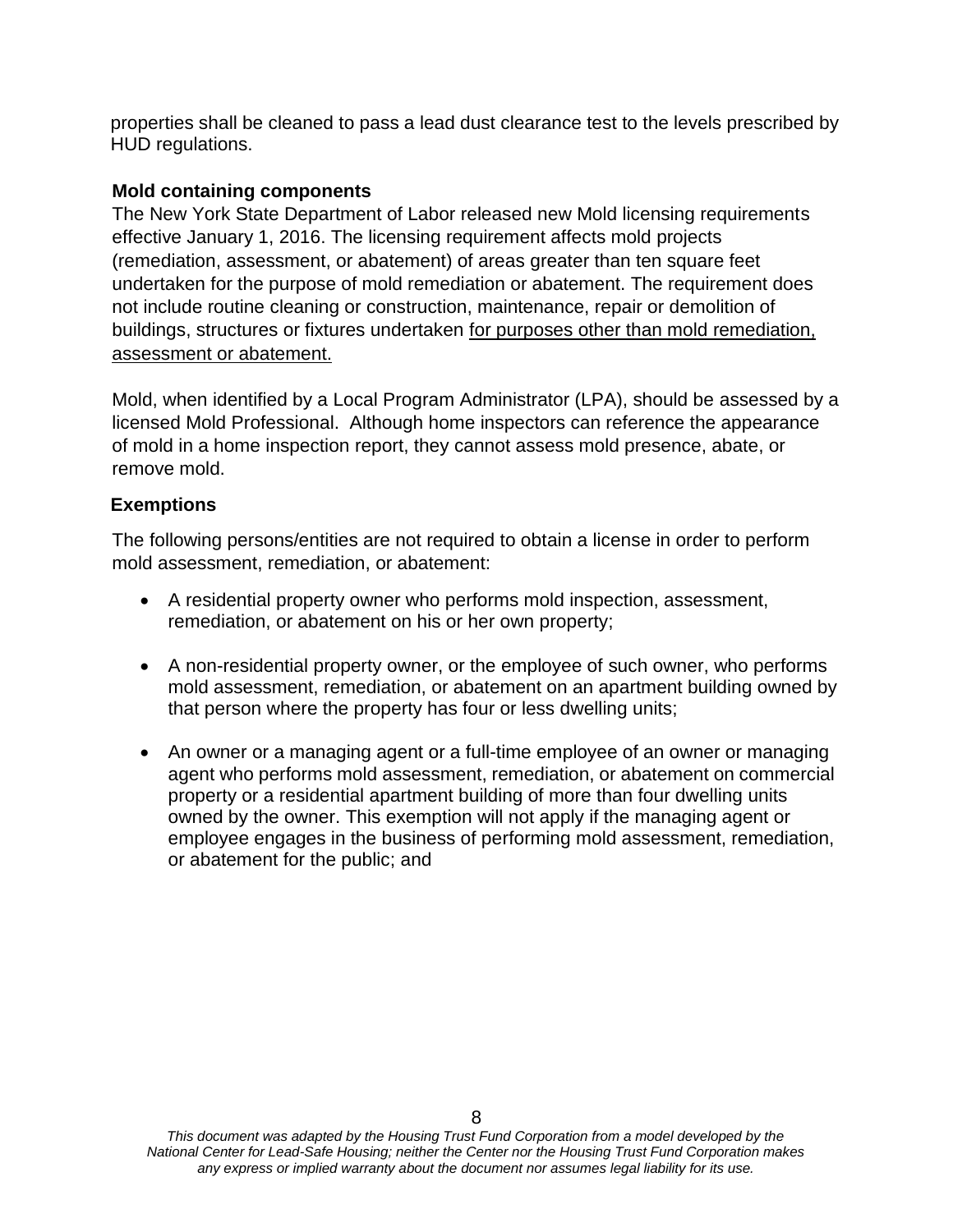• A federal, state or local governmental unit or public authority and employees thereof that perform mold assessment, remediation, or abatement on any property owned, managed or remediated by such governmental unit or authority.

### ➢ *Consultants and/or contractors of a governmental unit or public authority are NOT exempt from the licensing requirement.*

The New York State Department of Labor provides information on Mold Compliance, Training, Licensing, Minimum work standards, a search tool to find a licensed mold contractor and a link to the copy of Chapter 551 of the Laws of New York, which references the original legislation. Information is available at the following link:

https://labor.ny.gov/workerprotection/safetyhealth/mold/mold-program.shtm

Senate legislation provides more detail regarding the necessity of licensing and minimum work standards. Information is available at the following link: [https://www.nysenate.gov/legis](http://www.nysenate.gov/legislation/bills/2013/s3667d)la[tion/bills/2013/s3667d](http://www.nysenate.gov/legislation/bills/2013/s3667d)

## **IX. ELECTRIC**

**SERVICE** 

Repair Standard: Minimum Life: 10 Years

Main distribution panels shall have a main disconnect, at least 7 circuits. a 100 amp minimum capacity and be adequate to safely supply power to all existing and proposed electrical devices.

Replacement Standard: Minimum Life: 15 Y ears 150 amp, main disconnect panel with at least 16 circuit breaker positions.

## EXTERIOR ELECTRIC

Repair Standard: Minimum Life: 7 Years

All entrances will be well lighted and either switched at the interior side of the door, or the light will be controlled by a photoelectric cell. Motion actuated security lighting will be installed at the rear and sides of properties where indicated to increase safety. All dwelling units will have at least one exterior, GFCI protected, electrical receptacle.

Replacement Standard: NA

### INTERIOR ELECTRIC DISTRIBUTION

Repair Standard: Minimum Life: 7 Years

Exposed knob and tube shall be replaced. Every room will have a minimum of two duplex receptacles, placed on separate walls and one light fixture or receptacle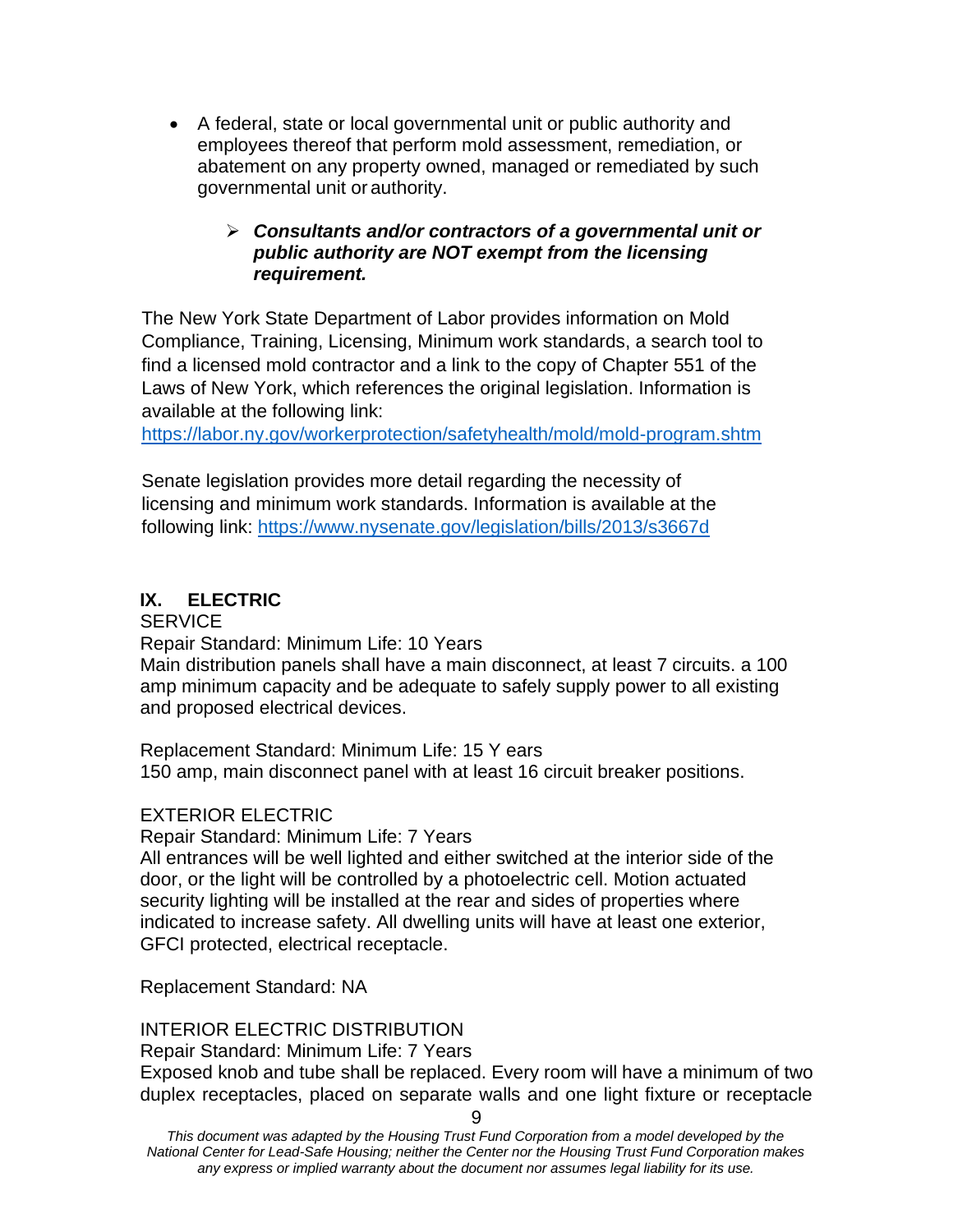switched at each room entrance. Where the source wiring circuit is accessible (i.e. first floor above basements, in gutted rooms, etc.), receptacles will be grounded. All switch, receptacle. and junction boxes shall have appropriate cover plates. Wiring shall be free from hazard and all circuits shall be properly protected at the pane. Floor receptacles shall be removed and a metal cover plate installed.

Replacement Standard: Minimum Life: 15 Years When a room-s wall finishes are removed it shall be rewired to the latest version of the National Electric Code.

GROUND FAULT CIRCUITS Repair Standard: NA Minimum Life: 5 Years

Replacement Standard:

Basement and kitchen receptacles within 6 feet of a sink, all bath receptacles and at least one exterior receptacle shall be protected by a GFCI.

KITCHEN ELECTRIC DISTRIBUTION Repair Standard: NA Minimum Life: 7 years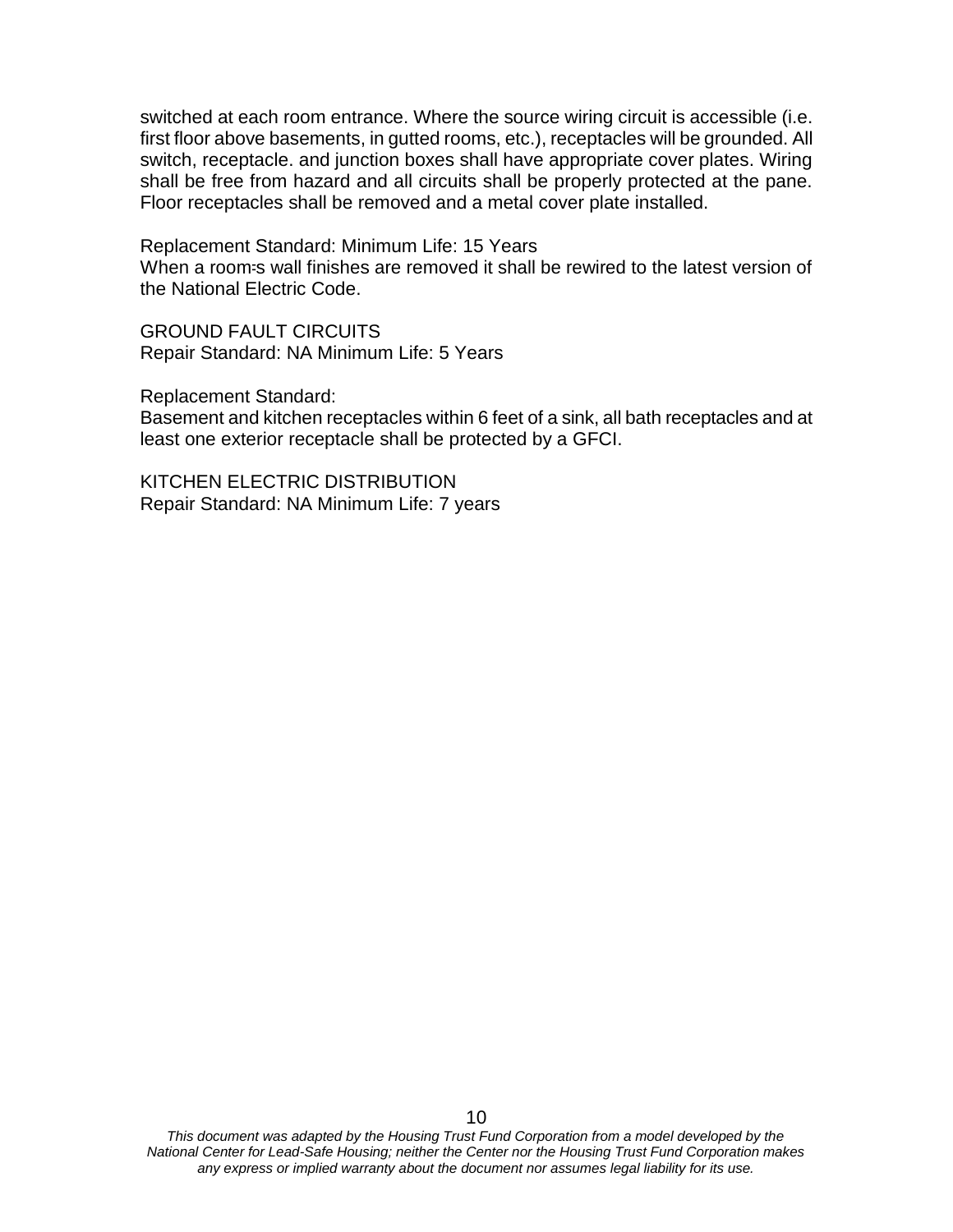Replacement Standard:

Permanently installed stoves, refrigerators, freezers, dishwashers and disposals, washers and dryers shall have separate circuits sized to NEC. Two separate 20 amp counter circuits are required with each kitchen area.

STAIRWELL LIGHTING Repair Standard: NA Minimum Life: 7 Years

Replacement Standard:

All common halls and stairways between living space must be well lighted with a fixture controlled by 3 way switches at both ends of the hall or stairway.

ALARMS

Repair Standard: NA Minimum Life: NA

Replacement Standard: Minimum Life: 5 Years

Directly wired or lithium battery-operated fire and smoke detectors shall be installed on all sleeping floors, to code. Carbon monoxide alarms shall be provided on each level where combustible appliances are operated.

### **X. PLUMBING SYSTEM**

WATER SUPPLY Repair Standard: Minimum Life: 5 Years All fixtures must be: supplied with 3-gallons/minute water flow.

Replacement Standard: Minimum Life: 20 Years All inoperable or leaky main shut off valves shall be replaced. Lead pipe and exposed galvanized pipe shall be replaced with copper pipe.

DRAIN, WASTE, VENT LINES Repair Standard: Minimum Life: 15 Years Waste and vent lines must function without losing the trap seal.

Replacement Standard: Minimum Life: 20 Years PVC replacement lines shall be installed in accordance with the most recently approved version of the mechanical code.

### PLUMBING MINIMUM EQUIPMENT

Repair Standard: Minimum Life: 7 Years

Every dwelling unit shall have a minimum of one single bowl sink with hot and cold running water in kitchen and at least one bathroom containing a vanity with sink, and a shower/tub unit, both with hot and cold running water, and a toilet.

Replacement Standard: Minimum Life: 20 Years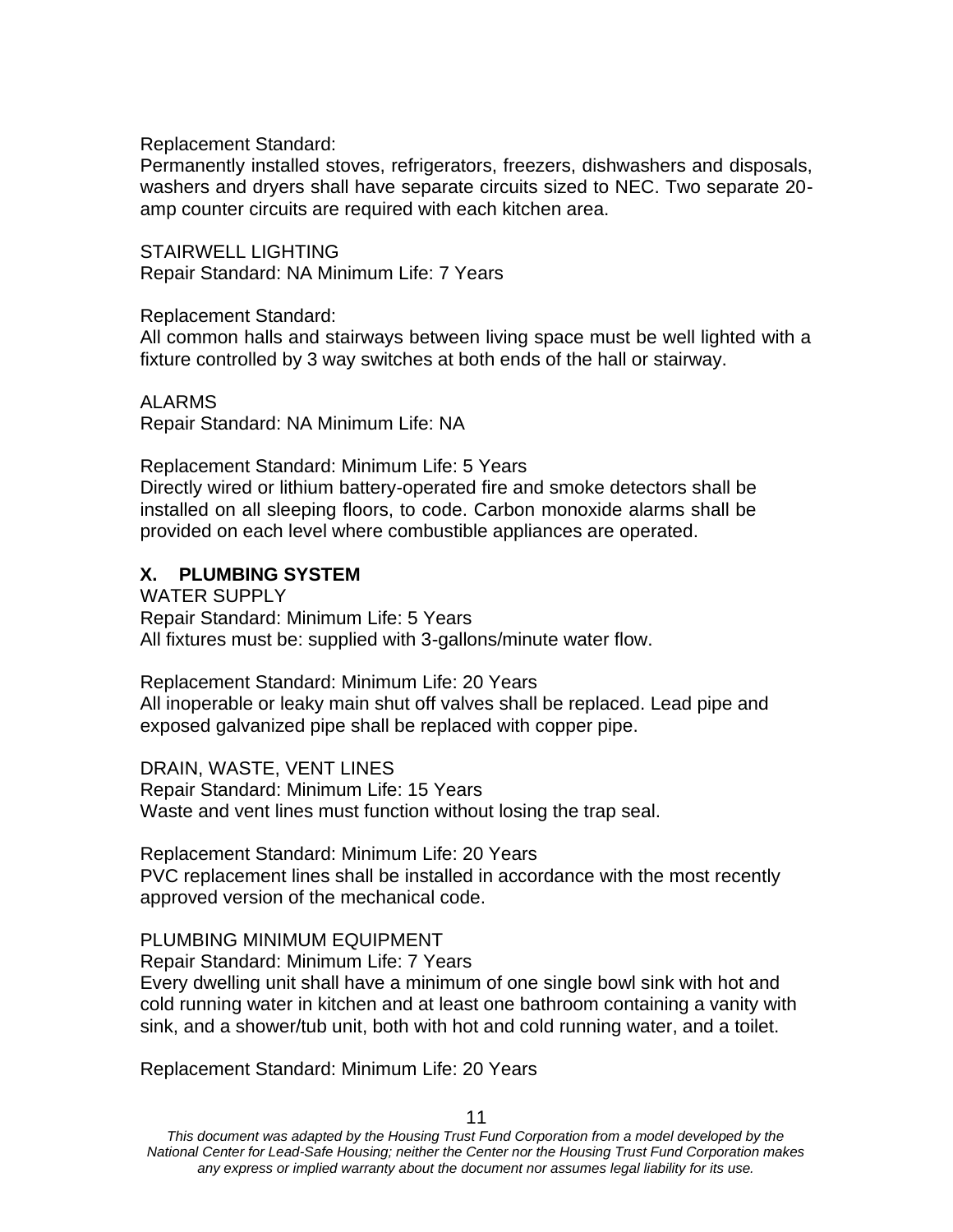Additional References: Local housing code.

PLUMBING FIXTURES

Repair Standard: Minimum Life: 7 Years All fixtures and faucets shall have all working components replaced.

Replacement Standard: Minimum Life: 20 Years

Single lever, metal faucets and shower diverters with 15-year drip-free warranty. Ceramic toilets, double bowl stainless steel sinks, fiberglass tub surrounds and steel enameled 5= tubs.

### WATER HEATERS

Repair Standard: Mini mum Life: 5 Years

Each dwelling unit shall have a gas-fired water heater, where gas service is available. The minimum capacity for units with two bedrooms or less shall be 30 gallons; larger units shall have a minimum capacity of 40 gallons. Insulation jackets shall be present unless the installation poses a safety concern. Water heaters shall have pressure relief valves with drip legs that extend to within one foot of the floor. Expansion tanks will be included with the installation of new water heaters.

Replacement Standard: Minimum Life: 8 Years

High efficiency, pilot-less, gas-fired water heaters with at least R-7 insulation and an 8-year replacement warranty, or combination .

# **XI. HVAC**

HEATING PLANT

Repair Standard: Minimum Life: 10 Years

Inoperative, hazardous or inefficient (less than 75% AFUE) heating plants shall be repaired and altered to perform at least 85% efficiency, where feasible. Setback thermostats are required.

Replacement Standard: Minimum Life: 20 Years

Gas- and oil-fired plants shall be Energy-Star rated. Heat pumps shall be rated at 12 SEER or better. Setback thermostats are required. Replacement heating equipment shall be properly sized in accordance with the ACCA's Manual J or other recognized methodology. Data for heat load/loss calculations shall be based on post-rehabilitation conditions.

## DISTRIBUTION SYSTEM

Repair Standard: Minimum Life: 10 Years

Duct work and radiator piping shall be well supported, insulated in unconditioned space and adequate to maintain 70°F measured 360 off the floor when the outside temperature is -5<sup>0</sup>F, (the average yearly minimum) in all habitable and essential rooms.